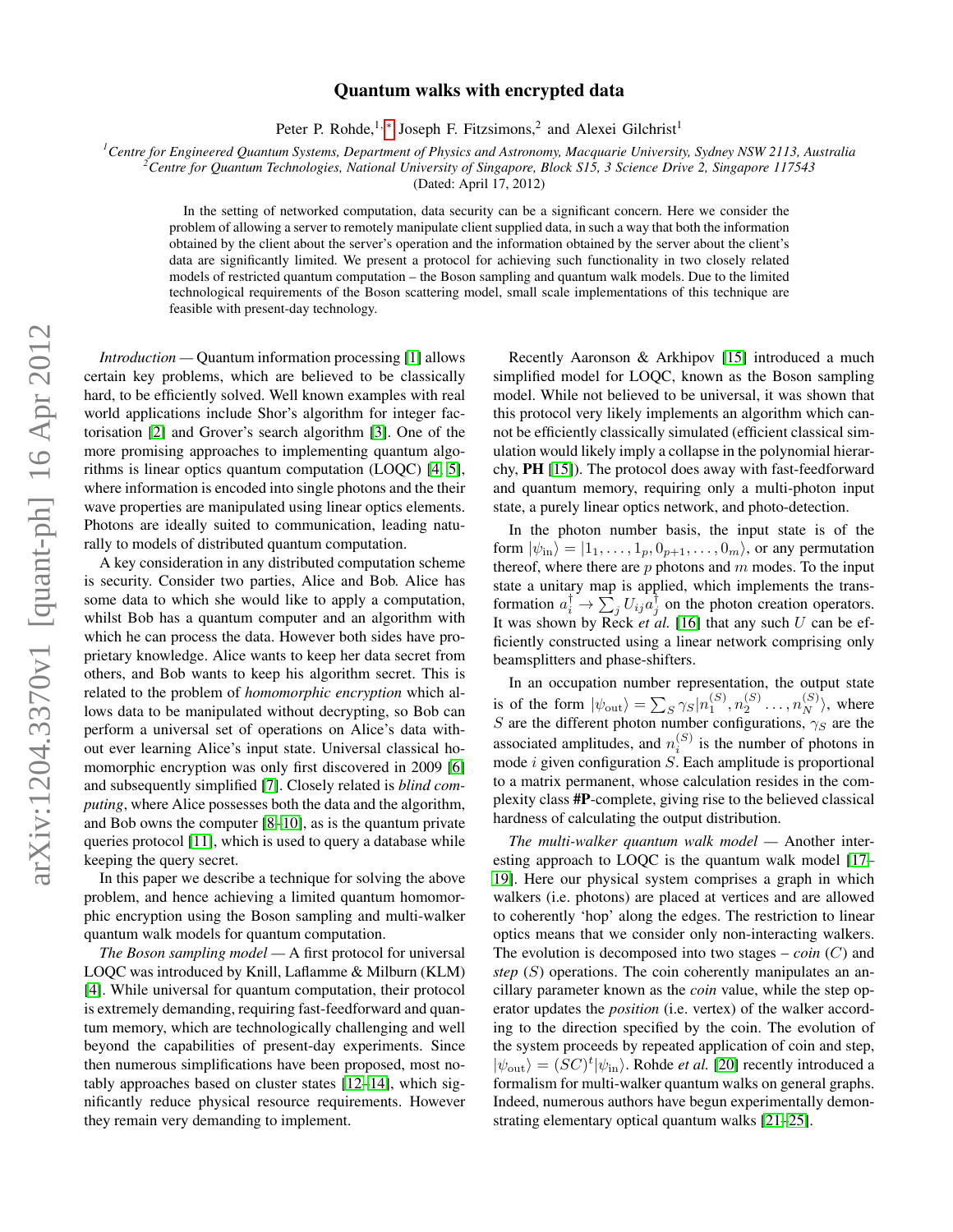It can be shown that any unitary map on the photon creation operators can be decomposed into a non-interacting quantum walk, and similarly any non-interacting quantum walk can be expressed as such a unitary network [\[26\]](#page-3-20). As with Boson sampling, no measurement or feedforward is performed within the evolution of the quantum walk. Thus there is a natural isomorphism between the two formalisms. We therefore refer to Boson sampling and multi-walker quantum walks on general graphs interchangeably. Boson sampling can be regarded as a classically hard task performed by a quantum walk.

*Homomorphically encrypted Boson sampling and quantum walks —* The first step in our protocol is to encode the Boson sampling input state into the polarisation basis. Suppose there are m modes. Then for every mode in which a photon should be present we introduce a photon in the horizontal polarisation  $(H)$ , and for every mode in which no photon should be present we introduce a photon in the vertical polarisation  $(V)$ . Thus, there are always exactly  $m$  photons in the system and the number of  $Hs$  in the input state is equal to the number of photons in the corresponding non-polarisation-encoded state. For example, if the Boson sampling computer is supposed to be initialised with the input state  $|0, 1, 1, 0, 0, 1\rangle$ , we would encode this using 6 photons as  $|\psi_{\text{in}}\rangle = |V, H, H, V, V, H\rangle$ . Next we note that if we employ polarisation-resolving photodetection at the output, and only measure those photons in the  $H$  polarisation while discarding all  $V$  photons, the operation of the circuit is identical to the desired Boson sampling computer, since H and V photons will not interfere. On the other hand, if we employ non-polarisation-resolving detectors, the output will effectively be corrupted.

Alice begins by preparing an encoded input state  $|\psi_{\text{encoded}}\rangle = R(\frac{k\pi}{d})^{\otimes m}|\psi_{\text{in}}\rangle$ , where  $R(\theta) =$  $\cos\theta$  − $\sin\theta$  $\sin \theta \quad \cos \theta$ ) is a polarisation rotation operator, which can be implemented using wave-plates,  $d$  is the number of *divisions* in the choice of rotation angle, and k represents the kth division. Alice chooses  $k$  randomly in the range 0 to  $d - 1$ . k can be regarded as Alice's private key. Thus from Bob's perspective, the encoded state is a mixture of input states rotated by different angles, and it is this added noise that will allow Alice to hide her data from Bob. With d divisions, the basis of each choice of encoded state is rotated by  $\pi/d$  from the previous. The choice of k is retained only by Alice, while the encoded state is communicated to Bob, who, not knowing the basis in which to measure, perceives a mixed state. At the end of the computation Alice measures the output state in the polarisation basis given by  $R(\frac{k\pi}{d})$ , allowing perfect reconstruction of the desired output state using polarisation-resolving photo-detection.

*Information theoretic analysis —* We now consider the security of our protocol in the context of Bob's probability of correctly inferring Alice's input state. To do so we calculate the Holevo information [\[1\]](#page-3-1) of the state sent from Alice to Bob. The Holevo quantity provides an upper bound on the amount of information Bob can extract from Alice's encoded state.

Formally, the Holevo quantity of our protocol is given by

$$
\chi(m) = -\text{Tr}(\rho \log_2 \rho) + \frac{1}{2^m} \sum_{i=0}^{2^m - 1} \text{Tr}(\rho_i \log_2 \rho_i),
$$

where  $\rho = \frac{1}{2^m} \sum_{i=1}^{2^m} \rho_i$ , and  $\rho_i =$  $\sum_{k=0}^{d-1} \bigotimes_{j=1}^m R\left(\frac{k\pi}{d}\right)|P_{ij}\rangle\langle P_{ij}|R\left(-\frac{k\pi}{d}\right)$ , and  $|P_{ij}\rangle = |H\rangle$ when the  $j^{\text{th}}$  bit of i is 0, otherwise  $|P_{ij}\rangle = |V\rangle$ .

While a closed form for the Holevo information for arbitrary values of  $d$  and  $m$  is likely too much to hope for, we can calculate the scaling of the Holevo information for  $d \gg m$ . To do this, we first note that since  $\bigotimes_{j=1}^{m} |P_{ij}\rangle$  for the various values of i form a complete basis on the space of input states,  $\rho$ is the maximally mixed state. Therefore  $-\text{Tr}(\rho \log_2 \rho) = m$ . Next we note that  $-\text{Tr}(\rho_i \log_2 \rho_i)$  is independent of i, and hence it is sufficient to consider only the case of  $i = 0$ . We consider the change of basis  $|0\rangle = (|H\rangle + i|V\rangle)/\sqrt{2}$ ,  $|1\rangle = (|H\rangle - i|V\rangle)/\sqrt{2}$ . As  $\rho_0$  is a mixed state of symmetric states, it resides entirely in the symmetric subspace, which has dimension  $n + 1$ . Thus a complete basis is formed by the states  $|\ell\rangle_m$ , the symmetric state of m qubits containing exactly  $\ell$  qubits in state  $|1\rangle$ , and the rest in state  $|0\rangle$ . In this basis, the density matrix  $\rho_0$  is given by

$$
\rho_0 = \frac{1}{2^m} \sum_{k=0}^{d-1} \sum_{a,b=0}^m e^{i \frac{(b-a)k\pi}{d}} \sqrt{\binom{m}{a} \binom{m}{b}} |a\rangle_m \langle b|_m.
$$

From this, we can see that the cross terms go to zero for large d since in this case  $\sum_{k=0}^{d-1} e^{i\frac{(b-a)k\pi}{d}} \to 0$ . In such a case the density matrix is diagonal, and hence we have

$$
\operatorname{Tr}\left(\rho_i \log_2 \rho_i\right) = \frac{1}{2^m} \sum_{a=0}^m \binom{m}{a} \log_2 \left(\frac{1}{2^m} \binom{m}{a}\right),
$$

which is simply the entropy of the binomial distribution. This value is known to be  $\frac{1}{2} \log_2(\frac{1}{2} \pi e m) + O(1/m)$ , and hence the Holevo quantity scales as

$$
\chi(m) = m - \frac{1}{2} \log_2 \left( \frac{1}{2} \pi e m \right) + O\left(\frac{1}{m}\right).
$$

Hence the protocol hides  $\frac{1}{2} \log_2 \left( \frac{1}{2} \pi e m \right) + O(1/m)$  bits of information for suitably large d.

We note that if Bob has no prior information about Alice's chosen state, the probability that Bob correctly infers Alice's state can be bounded as follows. Let  $\rho_X$  be the density matrix Bob receives from Alice when her input string is  $X$ . Bob must make a measurement on this state to determine his guess for X, which we denote  $\hat{X}$ . Without loss of generality we can view Bob's measurement as a POVM with  $2<sup>m</sup>$  distinct elements  $\{P_{\tilde{X}}\}_{\tilde{X}=0}^{2^m-1}$ , each corresponding to a unique choice of  $X$ . Thus the probability of Bob correctly determining whether a given state, encoding an input state chosen uniformly at random, corresponds to  $X$  is

$$
P(\tilde{X} = X) = \frac{1}{2^m} \text{Tr}(P_{\tilde{X}} \rho_{\tilde{X}}) + \frac{1}{2^m} \text{Tr}((\mathbb{I} - P_{\tilde{X}})(\mathbb{I} - \rho_{\tilde{X}}))
$$
  
=  $\frac{1}{2^m} (2^m - 1 - \text{Tr}(P_{\tilde{X}}(\mathbb{I} - 2\rho_{\tilde{X}}))).$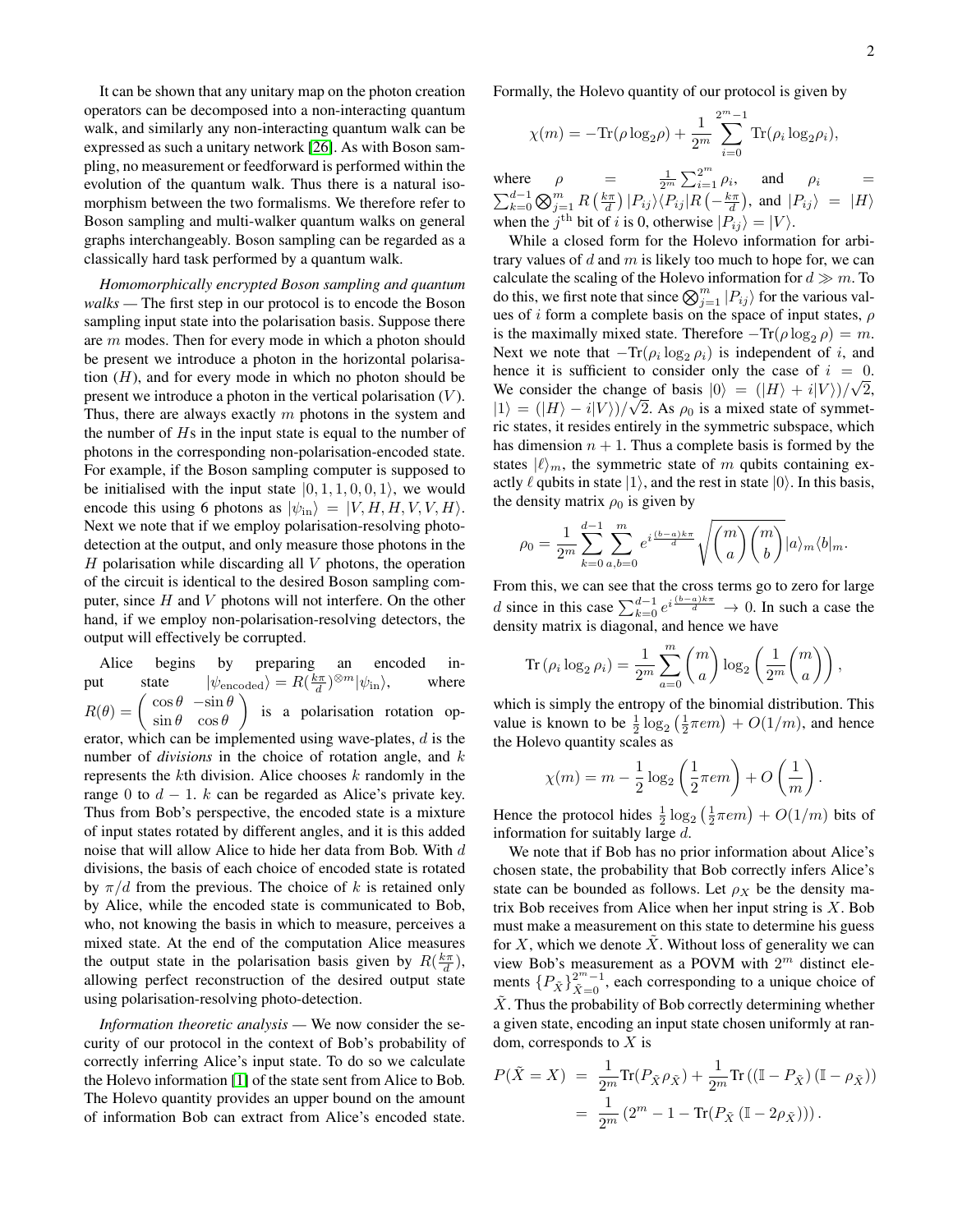If  $e_{\tilde{X}}$  is the maximum eigenvalue of  $\rho_{\tilde{X}}$  then the above probability is bounded from above by

$$
P(\tilde{X} = X) \le \frac{1}{2^m} \left( 2^m - 1 - (1 - 2e_{\tilde{X}}) \text{Tr} \left( P_{\tilde{X}} \right) \right).
$$

However, as we have shown, for large d the density matrix  $\rho_{\tilde{Y}}$ tends to a binomial distribution over  $m + 1$  states. Thus, the maximum eigenvalue of  $\rho_{\tilde{X}}$  is given by  $2^{-m} \binom{m}{|m/2|}$  which approaches  $\sqrt{2/\pi m}$ . Therefore, for sufficiently large m and d, we have

$$
P(\tilde{X} = X) \le \frac{1}{2^m} \left( 2^m - 1 - \left( 1 - \sqrt{\frac{8}{\pi m}} \right) \text{Tr} \left( P_{\tilde{X}} \right) \right).
$$

Averaged over all states this gives

$$
\overline{P} = \frac{1}{2^m} \sum_{\tilde{X}=0}^{2^m-1} P(\tilde{X} = X) \le \sqrt{\frac{8}{\pi m}}.
$$

Thus the probability of Bob guessing Alice's input string is bounded from above by  $\sqrt{8/\pi m}$  for sufficiently large m and d.

The privacy of Bob's secret is more straight forward to prove. As Bob simply performs his secret operation upon Alice's input and returns it to her, the information Alice obtains is exactly the same as if she makes a single query to a black box function, and so Alice obtains the minimum possible information about Bob's secret unitary. The probability of Bob correctly determining Alice's input is substantially higher than the exponentially small bound one may hope for, but such a strong bound would violate the no-go theorems for oblivious transfer and bit commitment [\[27,](#page-3-21) [28\]](#page-3-22). An alternate approach for Alice is to run many computations with different input states, where only one is her desired state and the remainder are dummies. However, this would allow Alice to extract more information about Bob's algorithm and is therefore less desirable for Bob.

*The random attack —* The average squared overlap between two states encoded with random keys is,

$$
\langle |\langle a|b\rangle|^2\rangle = \sum_{\theta} p(\theta) \sin^{2h}(\theta) \cos^{2h'}(\theta),
$$

where  $h$  is the Hamming distance between strings  $a$  and  $b$ , and  $h + h' = m$ . For a large number of divisions d, the overlap is plotted in Fig. [1.](#page-2-0)

Note that the overlap is minimised when  $h = m/2$ . Thus it is easier to discriminate between states with Hamming distance close to  $m/2$ , and harder to distinguish states with lower or higher Hamming distance. One way Bob can make use of this property is to choose a key at random and measure all photons in this basis. As the measurement basis is virtually certain not to be unbiased with respect to the encoding basis, the string corresponding to the output of such a measurement will then be correlated with either the input string or its complement. Thus Bob can distinguish between states with Hamming distance sufficiently close to  $m/2$ .



<span id="page-2-0"></span>FIG. 1: (Colour online)  $\log(\langle |\langle a|b \rangle|^2 \rangle)$  with  $d = 1024$ , against the number of photons  $m$  and the Hamming distance between the strings.

Nonetheless Bob cannot perfectly infer Alice's secret input state if he has no prior information on the distribution. To see this, we note the overlap between  $H$  or  $V$ , and a rotated  $H$  or  $V$ , exhibits the property  $|\langle H|R(\theta)|H\rangle|^2 = |\langle V|R(\theta)|V\rangle|^2 = \cos^2\theta$ . Consequently, the probability of Bob's measurement results being perfectly correlated with Alice's secret state, given  $m$  modes and m photons, is  $|\langle \psi| R(\theta)^{\otimes m} | \psi \rangle|^2 = \cos^{2m} \theta$ , where  $|\psi \rangle$  is Alice's input state and  $\theta$  is that angle between Alice's chosen encoding basis and Bob's measurement basis.

If Bob choses a polarisation basis at random, the average probability that he will successfully infer the correct state is,

$$
p_{\rm av} = \frac{1}{d} \sum_{j=0}^{d-1} \cos^{2m} \left( \frac{j\pi}{d} \right)
$$

.

Fig. [2](#page-3-23) plots the value of this quantity for a range of values of  $d$  and  $m$ . From it, two trends are clear. First, increasing  $m$ decreases the probability of correctly identifying Alice's secret state. Second, increasing d also decreases this probability, though it tends to a constant value, consistent with the bounds obtained from the Holevo information. For a large number of modes  $\lim_{m\to\infty} p_{av} = 1/d$ , and for a large number of divisions  $\lim_{d\to\infty} p_{av} = \Gamma(m+1/2)/\sqrt{\pi}m!$ , which scales as  $1/\sqrt{\pi m}$  for large m. Thus this attack has a success probability close to the theoretical limit of  $\sqrt{8/\pi m}$ .

*Outlook & conclusion —* We note that the described approach to security is very specific to the Boson sampling and quantum walk models for LOQC, and will not work for the KLM protocol. This is because KLM requires adaptive measurement, which would require Alice disclosing the appropriate measurement basis to Bob in order for him to perform the appropriate measurement and feedforward. Thus, the security of this protocol relies on the unique property that there is *no* measurement or feedforward *within* the circuit.

A beneficial feature of this protocol is that only one round of communication is needed in each direction between Alice